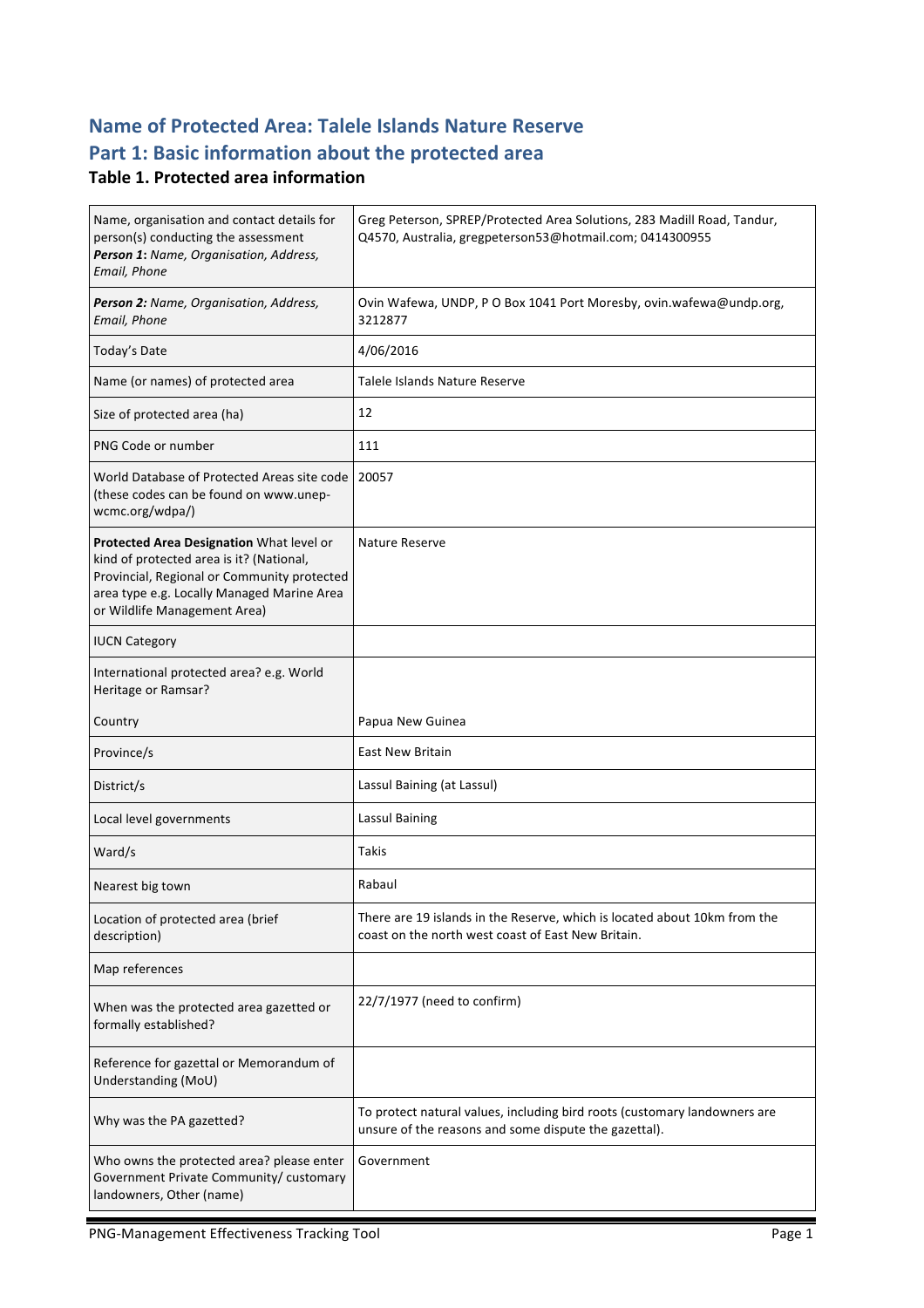| Number of households in PA                                                                                                                                                                         | 0                                                                                                                                                                                                                                                                                                                                                                                                                                                |
|----------------------------------------------------------------------------------------------------------------------------------------------------------------------------------------------------|--------------------------------------------------------------------------------------------------------------------------------------------------------------------------------------------------------------------------------------------------------------------------------------------------------------------------------------------------------------------------------------------------------------------------------------------------|
| Population size in PA                                                                                                                                                                              | 0                                                                                                                                                                                                                                                                                                                                                                                                                                                |
| Who manages the protected area?(e.g.,<br>please enter government, customary<br>landowners, management committee)                                                                                   | Customary landowners (Tarikina Clan)                                                                                                                                                                                                                                                                                                                                                                                                             |
| Number of staff (this means anyone working<br>on the protected area in paid jobs -whether<br>NGOs, community, rangers or customary<br>landowners s                                                 | 0                                                                                                                                                                                                                                                                                                                                                                                                                                                |
| Temporary <sup>0</sup>                                                                                                                                                                             |                                                                                                                                                                                                                                                                                                                                                                                                                                                  |
| Permanent 0                                                                                                                                                                                        |                                                                                                                                                                                                                                                                                                                                                                                                                                                  |
| Annual budget (US\$) - excluding staff salary<br>costs                                                                                                                                             | 0                                                                                                                                                                                                                                                                                                                                                                                                                                                |
| Operational (recurrent) funds                                                                                                                                                                      | 0                                                                                                                                                                                                                                                                                                                                                                                                                                                |
| Project or special funds                                                                                                                                                                           | 0                                                                                                                                                                                                                                                                                                                                                                                                                                                |
| What are the main values for which the area<br>is designated (Fill this out after data sheet 2)                                                                                                    | Protection of the natural habitat, especially bird roosts.                                                                                                                                                                                                                                                                                                                                                                                       |
| List the primary protected area management Not known<br>objectives (add lines if needed after the<br>most important objectives):<br>Management objective 1                                         |                                                                                                                                                                                                                                                                                                                                                                                                                                                  |
| Management objective 2                                                                                                                                                                             |                                                                                                                                                                                                                                                                                                                                                                                                                                                  |
| Management objective 3                                                                                                                                                                             |                                                                                                                                                                                                                                                                                                                                                                                                                                                  |
| Number of people involved in completing<br>assessment                                                                                                                                              | 6                                                                                                                                                                                                                                                                                                                                                                                                                                                |
| Name/organisation/contact details of<br>people participating the assessment (Please<br>do not insert return/enter or dot points)                                                                   | James Sabi, CEPA; Ben Maradei and Francis Kaning, Toriu Timbers Ltd, PO Box<br>1857, Kokopo, 72888434; Henry Saminga and Joshua Arlo, Baining Media, PO<br>Box 1770, samingahenry@gmail.com, 73579317; Hosilo Orang, PO Box 714,<br>Rabaul, 71974302; Jane Larme, Environment Officer, Policy Planning and<br>Research Division, East New Britain Provincial Administration, PO Box 714<br>Rabaul, ENBP, atipjane!@gmail.com, 9829604, 70665164. |
| CEPA staff, Protected area staff (anyone<br>working on the protected area in paid jobs)-<br>Insert - Customary landowners and other<br>community members; NGO; Donors;<br>External experts; Others | CEPA, Customary landowner, media representatives, Provincial Government.                                                                                                                                                                                                                                                                                                                                                                         |
| Please note if assessment was carried out in<br>association with a particular project, on<br>behalf of an organisation or donor.                                                                   | SPREP through the PNG Protected Area Assessment Project, which is a<br>component of the GEF Community-based Forest and Coastal Conservation and<br>Resource Management Project in PNG.                                                                                                                                                                                                                                                           |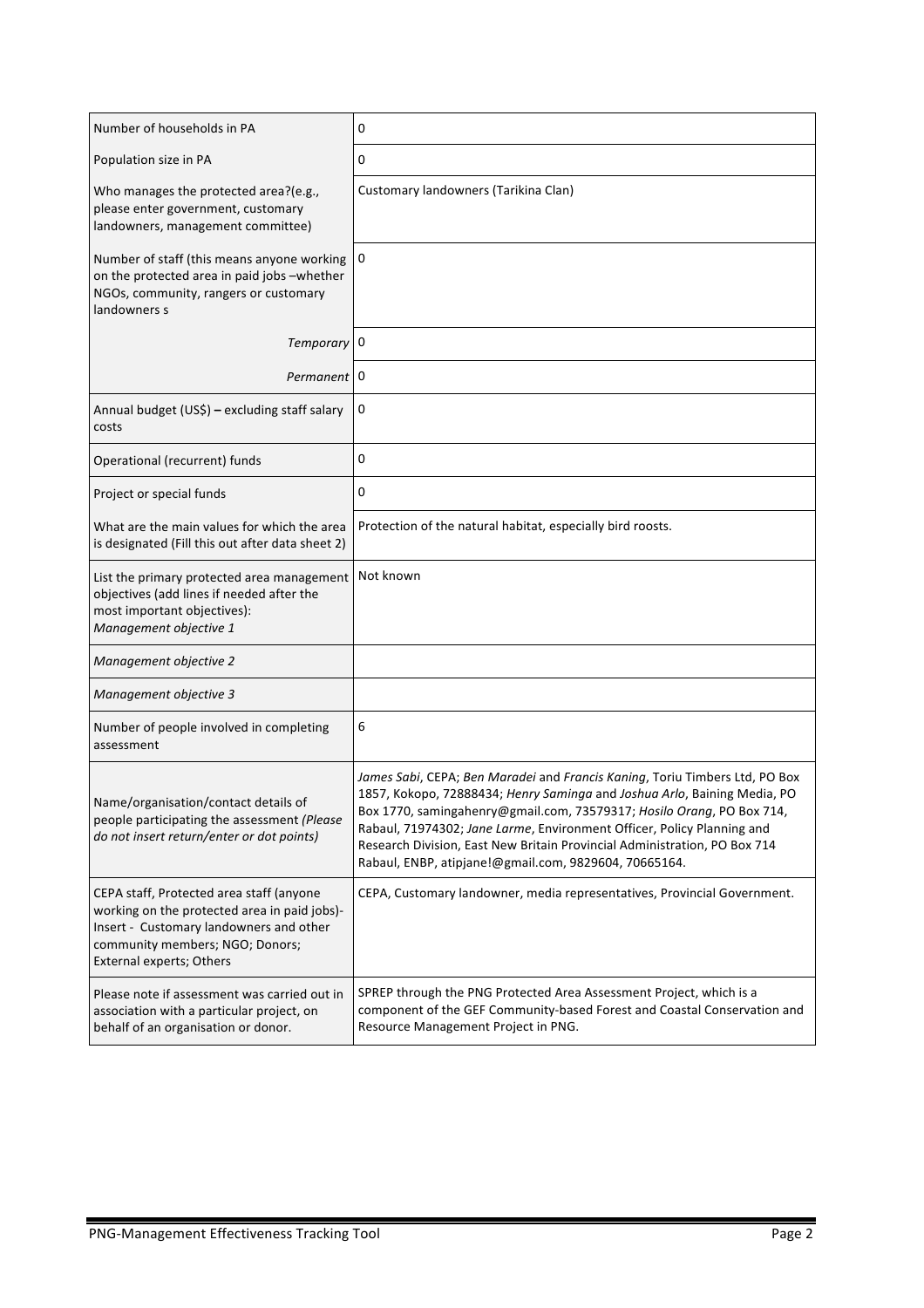## Part 2: What makes this protected area special and important?

The reserve is important for bird habitat and a resting area for birds. The spirits dwell there and it has important cultural significance. People go there and stay there. It is important to protect the reefs that connect along the coast. There are giant salt water stingrays, breeding areas for turtle, plentiful fish for local consumption and diving areas, which are advertised for tourists.

| No.            | <b>Key values</b>       | <b>Brief description</b>                                                      | <b>Note if endangered</b><br>species or<br>ecosystem (IUCN) |
|----------------|-------------------------|-------------------------------------------------------------------------------|-------------------------------------------------------------|
|                | Reef ecosystems         | Important breeding ground for fish.                                           |                                                             |
| $\mathfrak{p}$ | Island birds            | Many different birds come to nests on the islands, e.g.<br>pigeons, eagles.   |                                                             |
| 3              | <b>Turtles</b>          | Turtles lay their eggs on the beach, the species are yet to be<br>identified. |                                                             |
| 4              | <b>Giant Sting Rays</b> | Many sting rays live in the sea near the islands.                             |                                                             |
| 5              | Sacred Grounds          | Looked after by spirits.                                                      |                                                             |

#### Table 2. Key values of the protected area

#### **Table 3. Checklist of values/benefits**

#### Not important 0; Important 1; Very important 2; Don't know

|    | How important is the protected area for         | <b>Score</b>   | <b>Comment</b>                                             |
|----|-------------------------------------------------|----------------|------------------------------------------------------------|
|    | each of the listed values/benefits?             | (0,1,2, DK)    |                                                            |
| 1. | Biodiversity - the presence of many             | $\overline{2}$ |                                                            |
|    | different kinds of plants, animals and          |                |                                                            |
|    | ecosystems                                      |                |                                                            |
|    | 2. Presence of rare, threatened, or             | $\overline{2}$ |                                                            |
|    | endangered species (plants and animals)         |                |                                                            |
| 3. | Ecosystems (e.g. wetlands, grasslands,          | $\overline{2}$ | Surrounding areas have been cleared for logging and oil    |
|    | coral reefs etc) that are rare because they     |                | palm and that is why it's important for Talele to remain a |
|    | have been cleared or destroyed in other         |                | protected area.                                            |
|    | areas                                           |                |                                                            |
| 4. | Protecting clean, fresh water                   | 2              |                                                            |
|    | 5. Sustaining important species in big          | $\overline{2}$ |                                                            |
|    | enough numbers that they are able to            |                |                                                            |
|    | survive here                                    |                |                                                            |
|    | 6. Providing a source of employment for         | $\Omega$       | No employment available in the park.                       |
|    | local communities now                           |                |                                                            |
| 7. | Providing resources for local subsistence       | $\overline{2}$ |                                                            |
|    | (food, building materials, medicines etc.)      |                |                                                            |
|    | 8. Providing community development              | $\overline{2}$ |                                                            |
|    | opportunities through sustainable               |                |                                                            |
|    | resource use                                    |                |                                                            |
| 9. | Religious or spiritual significance (e.g.       | $\overline{2}$ |                                                            |
|    | tambu places)                                   |                |                                                            |
|    | 10. Plant species of high social, cultural, or  | $\overline{2}$ |                                                            |
|    | economic importance                             |                |                                                            |
|    | 11. Animal species of high social, cultural, or | $\overline{2}$ |                                                            |
|    | economic importance                             |                |                                                            |
|    | 12. Attractive scenery                          | $\overline{2}$ |                                                            |
|    | 13. Tourism now                                 | $\mathbf{1}$   | Limited facilities                                         |
|    | 14. Potential value for tourism in the future   | $\overline{2}$ |                                                            |
|    | 15. Educational and/or scientific value         | $\overline{2}$ |                                                            |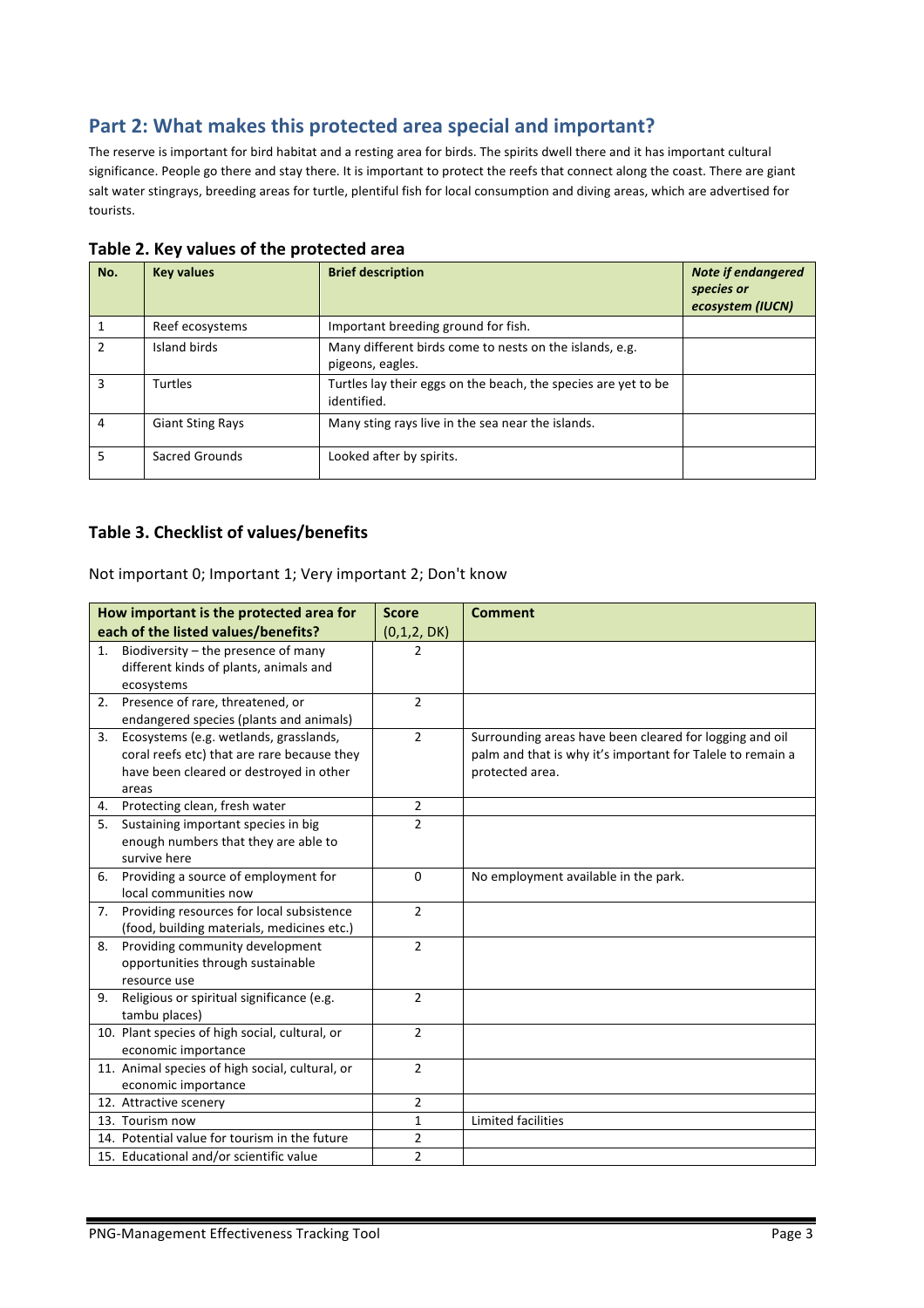| 16. Maintaining culture and tradition on |  |
|------------------------------------------|--|
| customary land and passing this on to    |  |
| future generations                       |  |

## Part 3: What are the threats to the protected area?

#### **Table 4: Threats to the protected area**

- **H High** significance threats are seriously degrading values. This means they are badly damaging some value –it might be a kind of animal or plant, or your traditional gardens
- **M** Medium threats are having some negative impact they are damaging values but not so badly
- **L** Low threats are present but not seriously damaging values<br>**0** N/A where the threat is not present in the protected area of
- **N/A** where the threat is not present in the protected area or where something is happening but is not threatening the values at all

| <b>Threat type</b>                                      | <b>Score</b><br>(H,M,L,0) | <b>Notes</b>                                                                                      |
|---------------------------------------------------------|---------------------------|---------------------------------------------------------------------------------------------------|
| 1.1 Housing and settlement                              | 0                         | No threats as the area is too small.                                                              |
| 1.1a Population increase in the                         | L                         |                                                                                                   |
| protected area community                                |                           |                                                                                                   |
| 1.2 Commercial and industrial areas                     | 0                         |                                                                                                   |
| 1.3 Tourism and recreation                              | L                         |                                                                                                   |
| infrastructure                                          |                           |                                                                                                   |
| 2.1 Customary land owner and                            | L                         |                                                                                                   |
| community gardens and small crops                       |                           |                                                                                                   |
| 2.1a Drug cultivation                                   | 0                         |                                                                                                   |
| 2.1b Commercial plantations                             | 0                         |                                                                                                   |
| 2.2 Wood and pulp plantations                           | 0                         |                                                                                                   |
| 2.3 Livestock farming and grazing                       | 0                         |                                                                                                   |
| 2.4 Marine and freshwater                               | 0                         |                                                                                                   |
| aquaculture                                             |                           |                                                                                                   |
| 3.1 Oil and gas drilling                                | 0                         |                                                                                                   |
| 3.2 Mining and quarrying                                | L                         | At about 30 mins boat ride from Talele there is prospecting for sea<br>mining.                    |
| 3.3 Energy generation                                   | 0                         |                                                                                                   |
| 4.1 Roads and railroads (include                        | 0                         |                                                                                                   |
| road-killed animals)                                    |                           |                                                                                                   |
| 4.2 Utility and service lines (e.g.                     | 0                         |                                                                                                   |
| electricity cables, telephone lines)                    |                           |                                                                                                   |
| 4.3 Shipping lanes                                      | H                         | Ship wreck on one of the islands and the threat of further ship wrecks<br>and damage to the reef. |
| 4.4 Flight paths                                        | 0                         |                                                                                                   |
| 5.1 Hunting, killing and collecting                     | L                         | Hunting of birds by outsiders.                                                                    |
| terrestrial animals (including killing                  |                           |                                                                                                   |
| of animals as a result of                               |                           |                                                                                                   |
| human/wildlife conflict)                                |                           |                                                                                                   |
| 5.2 Gathering terrestrial plants or                     | 0                         |                                                                                                   |
| plant products (non-timber)                             |                           |                                                                                                   |
| 5.3a Logging and wood harvesting                        | 0                         |                                                                                                   |
| for local/customary use                                 | 0                         |                                                                                                   |
| 5.3b Logging and wood harvesting-<br>commercial logging |                           |                                                                                                   |
| 5.4a Fishing, killing and harvesting                    | L                         | Use by locals is minimal.                                                                         |
| aquatic resources for                                   |                           |                                                                                                   |
| local/customary use                                     |                           |                                                                                                   |
| 5.4b Fishing, killing and harvesting                    | M                         | Neighbouring villages and outsiders take the marine resources (e.g.                               |
| aquatic resources for commercial                        |                           | leatherback and green turtles).                                                                   |
| use                                                     |                           |                                                                                                   |
| 6.1 Recreational activities and                         | L                         |                                                                                                   |
| tourism                                                 |                           |                                                                                                   |
| 6.2 War, civil unrest and military                      | $\pmb{0}$                 |                                                                                                   |
| exercises                                               |                           |                                                                                                   |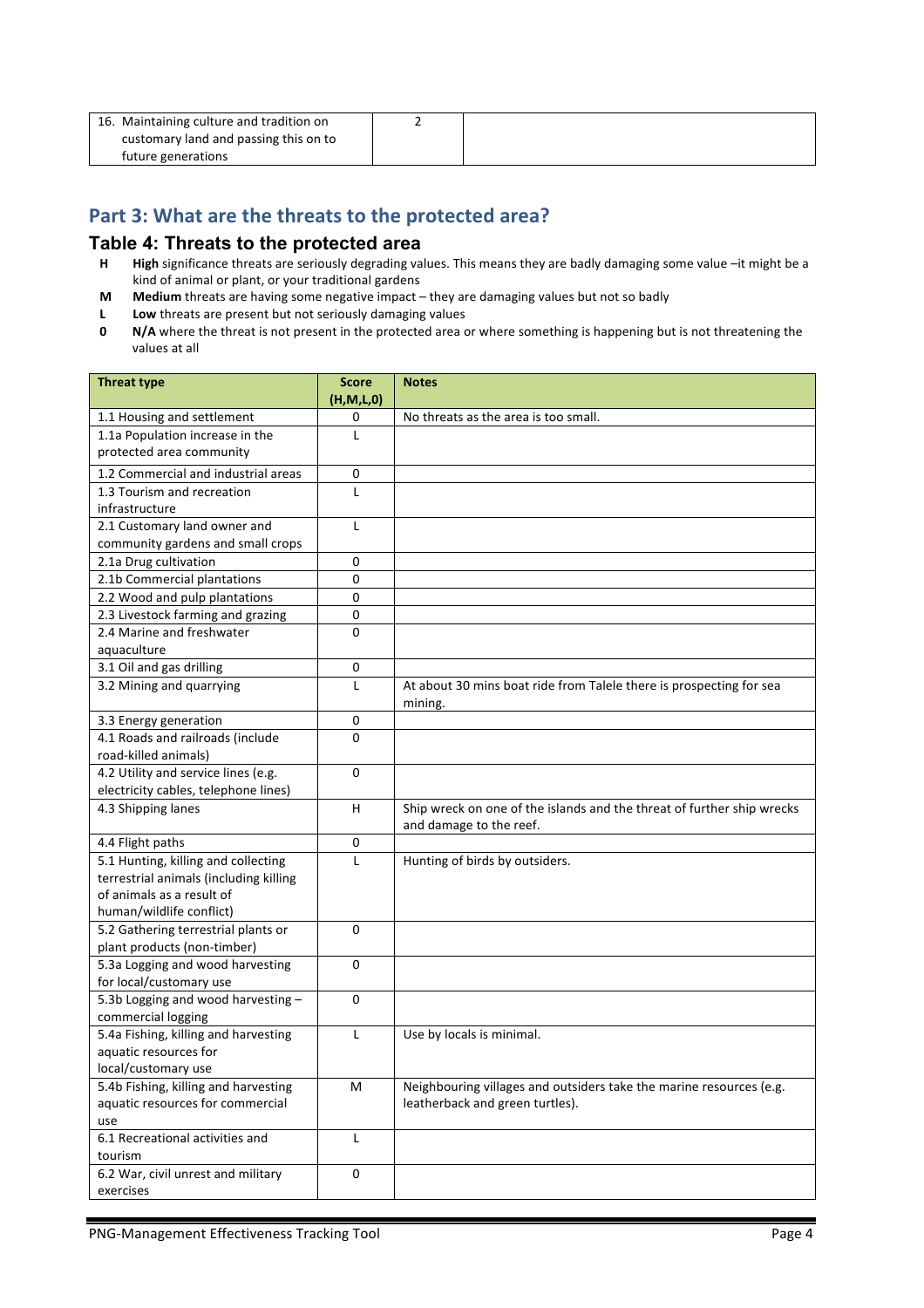| <b>Threat type</b>                       | Score<br>(H, M, L, 0) | <b>Notes</b>                                                          |
|------------------------------------------|-----------------------|-----------------------------------------------------------------------|
| 6.3 Research, education and other        | 0                     |                                                                       |
| work-related activities in protected     |                       |                                                                       |
| areas                                    |                       |                                                                       |
| 6.4 Activities of protected area         | L                     |                                                                       |
| managers (e.g. construction or           |                       |                                                                       |
| vehicle use)                             |                       |                                                                       |
| 6.5 Deliberate vandalism, destructive    | 0                     |                                                                       |
| activities or threats to protected       |                       |                                                                       |
| area staff and visitors                  |                       |                                                                       |
| 7.1 Fire and fire suppression            | L                     | No one to monitor.                                                    |
| (including arson)                        |                       |                                                                       |
| 7.2 Dams, hydrological modification      | 0                     |                                                                       |
|                                          |                       |                                                                       |
| and water management/use                 | 0                     |                                                                       |
| 7.3a Increased fragmentation within      |                       |                                                                       |
| protected area                           |                       |                                                                       |
| 7.3b Isolation from other natural        | 0                     |                                                                       |
| habitat (e.g. deforestation)             |                       |                                                                       |
| 7.3c Other 'edge effects' on park        | L                     | Some mining and logging exploration activities are happening on the   |
| values                                   |                       | perimeters of the protected area.                                     |
| 7.3d Loss of keystone species (e.g.      | 0                     | Yet to identify if there has been any loss of these species.          |
| top predators, pollinators etc.)         |                       |                                                                       |
| 8.1 Pest plants                          | L                     |                                                                       |
| 8.1a Pest animals                        | 0                     |                                                                       |
| 8.1b Diseases such as fungus or          | 0                     |                                                                       |
| viruses that make native plants or       |                       |                                                                       |
| animals sick                             |                       |                                                                       |
| 8.2 Introduced genetic material (e.g.    | 0                     |                                                                       |
| genetically modified organisms)          |                       |                                                                       |
| 9.1 Household sewage and urban           | 0                     |                                                                       |
| waste water                              |                       |                                                                       |
| 9.1a Sewage and waste water from         | 0                     |                                                                       |
| protected area facilities                |                       |                                                                       |
| 9.2 Industrial, mining and military      | 0                     |                                                                       |
| effluents                                |                       |                                                                       |
| 9.3 Agricultural and forestry            | L                     | Logging activities are nearby and impact on the reef ecosystems (e.g. |
| effluents (e.g. excess fertilizers or    |                       | sediment and nutrients).                                              |
| pesticides)                              |                       |                                                                       |
| 9.4 Garbage and solid waste              | L                     | From activities from the market, which takes place infrequently (e.g. |
|                                          |                       | once per month).                                                      |
| 9.5 Air-borne pollutants                 | 0                     |                                                                       |
| 9.6 Excess energy (e.g. heat             | 0                     |                                                                       |
| pollution, lights etc.)                  |                       |                                                                       |
| 10.1 Volcanoes                           | 0                     | The protected area was not affected by 1994 eruption.                 |
| 10.2 Earthquakes/Tsunamis                | L                     |                                                                       |
| 10.3 Avalanches/Landslides               | 0                     |                                                                       |
| 10.4 Erosion and siltation/              |                       |                                                                       |
| deposition (e.g. shoreline or riverbed   | L                     |                                                                       |
|                                          |                       |                                                                       |
| changes)                                 |                       |                                                                       |
| 11.1 Habitat shifting and alteration     | м                     | Noticed by changing tides, e.g. a sand bank was visible in the past   |
|                                          |                       | 20yrs and now during high tides you cannot see it.                    |
| 11.2 Droughts                            | L                     | Droughts have recently been experienced                               |
| 11.3 Temperature extremes                | L                     |                                                                       |
| 11.4 Storms and flooding                 | L                     |                                                                       |
| 11.5 Coral bleaching                     | 0                     |                                                                       |
| 11.6 Intrusion by saltwater into         | 0                     |                                                                       |
| gardens etc.                             |                       |                                                                       |
| 11.7 Sea level rise                      | L                     | Former sandbanks are now not visible on the high tides.               |
| Other (please explain)                   |                       |                                                                       |
| 12.1 Loss of cultural links, traditional | 0                     |                                                                       |
| knowledge and/or management              |                       |                                                                       |
| practices                                |                       |                                                                       |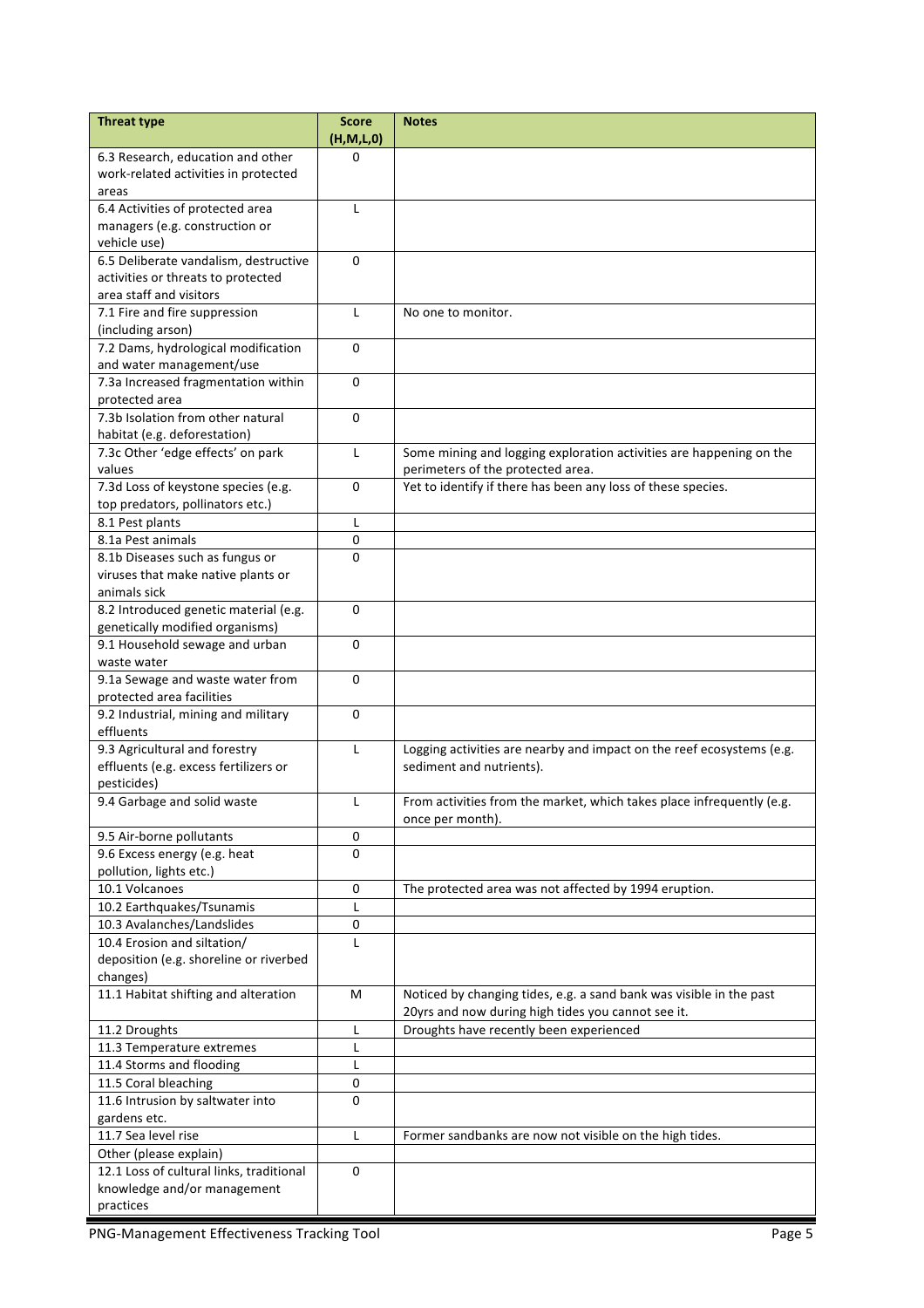| Threat type                           | <b>Score</b> | <b>Notes</b>                                              |
|---------------------------------------|--------------|-----------------------------------------------------------|
|                                       | (H, M, L, 0) |                                                           |
| 12.2 Natural deterioration of         |              |                                                           |
| important cultural site values        |              |                                                           |
| 12.3 Destruction of cultural heritage |              |                                                           |
| buildings, gardens, sites etc.        |              |                                                           |
| Other (please explain)                | M            | Lack of consultation between stakeholders and landowners. |

### **Table 5. Worst threats and ways forward**

| <b>Threat</b> | <b>Threat</b>            | Threat number or | Nature of the threat, impact and how to reduce the impact.   |
|---------------|--------------------------|------------------|--------------------------------------------------------------|
| No.           | (Most significant first) | name (copy no.   |                                                              |
|               |                          | from Table 4)    |                                                              |
|               | Shipping                 | 4.3              | There was a serious ship wreck in 2015. There is a need to   |
|               |                          |                  | reroute the main shipping lanes and build a light house.     |
|               | Mining                   | 3.2              | A mining (Solwara 1) project is happening near the protected |
|               |                          |                  | area and this can affect the area. To address this, new      |
|               |                          |                  | regulations are needed to reduce the impact and this should  |
|               |                          |                  | be based on thorough consultation and communication with     |
|               |                          |                  | the customary landowners and other stakeholders.             |
| ς             | Not enough consultation  | other            | Not enough consultation between the governments and the      |
|               | between stakeholders and |                  | land owners.                                                 |
|               | landowners               |                  |                                                              |
| 4             | Climate Change           | 11.1             | Build sea walls.                                             |

# Part 4: What is the management like in the protected area?

## **Table 6. Management effectiveness scores, comments, next steps**

| <b>Issue</b>                   | <b>Score</b><br>(0,1,2,3, NA) | <b>Comment</b>                                                                                                                                                                                                 | <b>Next steps</b>                                                                                                                                                    |
|--------------------------------|-------------------------------|----------------------------------------------------------------------------------------------------------------------------------------------------------------------------------------------------------------|----------------------------------------------------------------------------------------------------------------------------------------------------------------------|
| 1a. Legal status               | 3                             | The protected area is gazetted.                                                                                                                                                                                |                                                                                                                                                                      |
| 1b. Legal status               |                               |                                                                                                                                                                                                                |                                                                                                                                                                      |
| 2a. Protected area regulations | $\overline{2}$                | There are gaps in the regulations e.g.<br>for mining and tourism in the<br>protected area.                                                                                                                     |                                                                                                                                                                      |
| 2b Protected area regulations  |                               |                                                                                                                                                                                                                |                                                                                                                                                                      |
| 3. Law enforcement             | 0                             |                                                                                                                                                                                                                |                                                                                                                                                                      |
| 4. Protected area objectives   | $\overline{2}$                | Objectives were established by the<br>government without community<br>consultation and agreement. There are<br>some in the community who dispute<br>the protected area.                                        |                                                                                                                                                                      |
| 5. Protected area design       | $\mathbf{1}$                  | Too small to protect the species that<br>utilise the island and marine areas.                                                                                                                                  |                                                                                                                                                                      |
| 6. Protected area boundaries   | 0                             | Unsure of the extent of the protected<br>area within the marine zone.                                                                                                                                          | Expand the area to include<br>more sea territory to be<br>able to have better control<br>over fishing and marine life.                                               |
| 7. Management plan             | $\mathbf{1}$                  | There is a plan but it is not being fully<br>implemented because there has not<br>been consultation between provincial<br>government and the people to<br>understand their roles and to<br>implement the plan. | A series of meetings needs<br>to be set up with provincial<br>and local level government<br>to clearly establish the roles<br>and responsibilities of each<br>party. |
| 7a. Planning process           | $\Omega$                      |                                                                                                                                                                                                                |                                                                                                                                                                      |
| 7b. Planning process           | 0                             |                                                                                                                                                                                                                |                                                                                                                                                                      |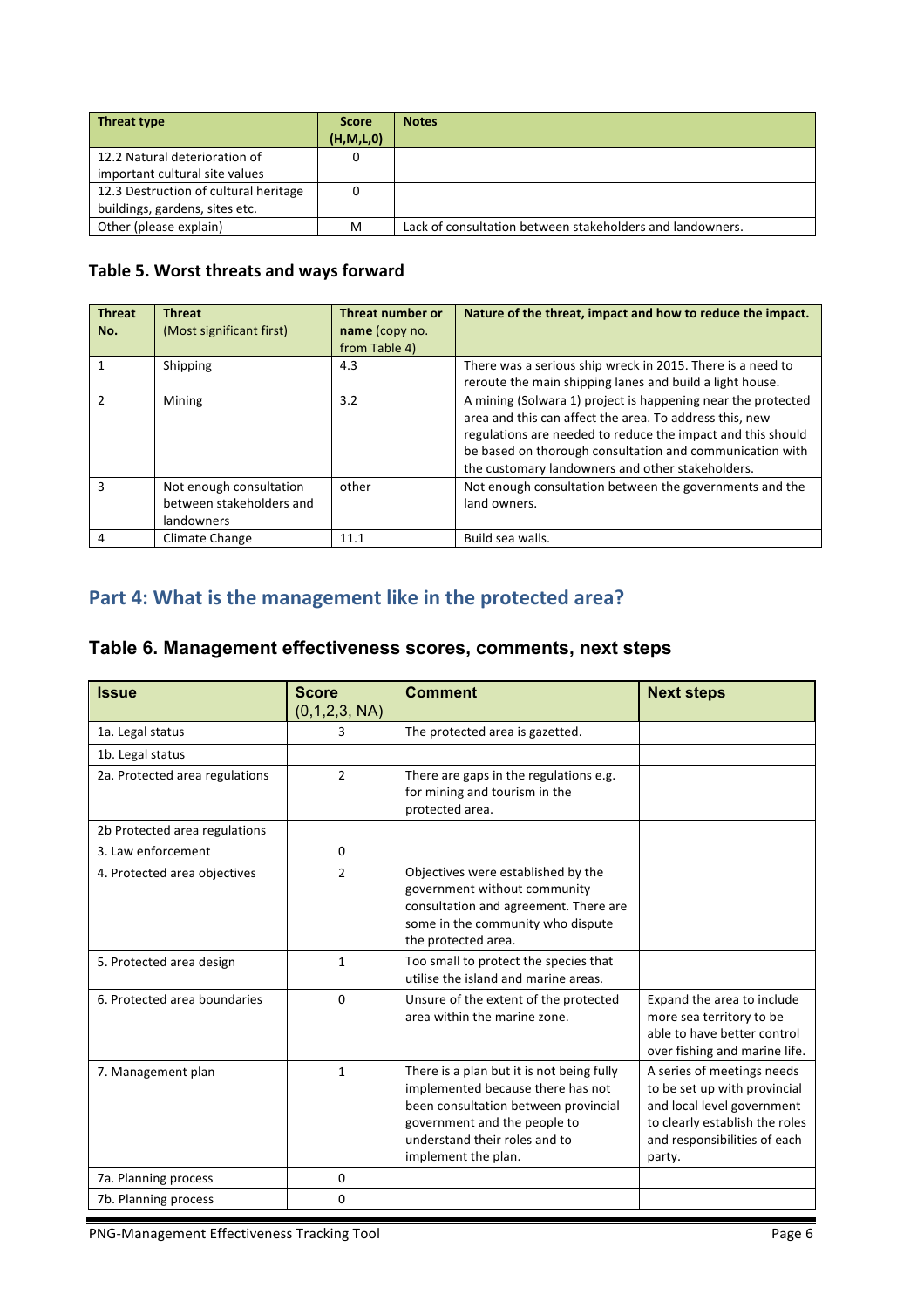| <b>Issue</b>                                       | <b>Score</b><br>(0,1,2,3, NA) | <b>Comment</b>                                                                                                                                                                                                                                                                                                                                                                                                                                 | <b>Next steps</b>                                                                                                                        |
|----------------------------------------------------|-------------------------------|------------------------------------------------------------------------------------------------------------------------------------------------------------------------------------------------------------------------------------------------------------------------------------------------------------------------------------------------------------------------------------------------------------------------------------------------|------------------------------------------------------------------------------------------------------------------------------------------|
| 7c. Planning process                               | 0                             |                                                                                                                                                                                                                                                                                                                                                                                                                                                |                                                                                                                                          |
| 8. Regular work plan                               | 0                             |                                                                                                                                                                                                                                                                                                                                                                                                                                                |                                                                                                                                          |
| 9. Resource inventory                              | 0                             |                                                                                                                                                                                                                                                                                                                                                                                                                                                |                                                                                                                                          |
| 10. Protection systems                             | $\mathbf{1}$                  | Patrols are undertaken by landowners<br>on a voluntary basis but permits are<br>not issued.                                                                                                                                                                                                                                                                                                                                                    |                                                                                                                                          |
| 11. Research and monitoring                        | 0                             |                                                                                                                                                                                                                                                                                                                                                                                                                                                |                                                                                                                                          |
| 12. Resource management                            | 0                             |                                                                                                                                                                                                                                                                                                                                                                                                                                                |                                                                                                                                          |
| 13a. Staff numbers                                 | 0                             |                                                                                                                                                                                                                                                                                                                                                                                                                                                |                                                                                                                                          |
| 13b. Other people working on<br>the protected area | 3                             | There are enough people, however<br>they are not fully aware of how to go<br>about managing the PA. There are 10<br>working committee members<br>supervised by the Ward councillor.                                                                                                                                                                                                                                                            |                                                                                                                                          |
| 14. Training and skills                            | 0                             |                                                                                                                                                                                                                                                                                                                                                                                                                                                |                                                                                                                                          |
| 15. Current budget                                 | 0                             | Some money comes from the Local<br>level government and is shared with<br>other LLGs. The challenge is that<br>environment officers are not always<br>recognised and allocated funding for<br>environmental work.                                                                                                                                                                                                                              | Explore opportunities for<br>other sources of funding<br>e.g. through the LLG<br>President/LLG Manager and<br>the Provincial Government. |
| 16. Security of budget                             | 0                             |                                                                                                                                                                                                                                                                                                                                                                                                                                                |                                                                                                                                          |
| 17. Management of budget                           | NА                            | Don't have budget to manage.                                                                                                                                                                                                                                                                                                                                                                                                                   |                                                                                                                                          |
| 18. Equipment                                      | 0                             |                                                                                                                                                                                                                                                                                                                                                                                                                                                |                                                                                                                                          |
| 19. Maintenance of equipment                       | NА                            | No equipment to manage.                                                                                                                                                                                                                                                                                                                                                                                                                        |                                                                                                                                          |
| 20. Education and awareness                        | 1                             |                                                                                                                                                                                                                                                                                                                                                                                                                                                |                                                                                                                                          |
| 21. Planning for land use or<br>marine activities  | 0                             | This relates mainly to poor<br>consideration of shipping routes -<br>there are ship wrecks which put the<br>reef and marine environment at risk.                                                                                                                                                                                                                                                                                               | Shipping lanes need to be<br>changed                                                                                                     |
| 22. State and commercial<br>neighbours             | 0                             |                                                                                                                                                                                                                                                                                                                                                                                                                                                |                                                                                                                                          |
| 23. Indigenous<br>people/Customary landowners      | $\mathbf{1}$                  | If customary landowner wanted to set<br>up a protected area the process would<br>start with liaising at the ward level,<br>LLG, and then up to provincial<br>government. The Management Plan<br>would be developed throughout this<br>process. However, with Talele Nature<br>Reserve it was the Provincial<br>Government that instigated this park.<br>Customary landowners only recently<br>have had some input into the<br>management plan. |                                                                                                                                          |
| 24a. Impact on communities                         | $\mathbf{1}$                  |                                                                                                                                                                                                                                                                                                                                                                                                                                                |                                                                                                                                          |
| 24b. Impact on communities                         | 0                             | Guest house built but this is on the<br>mainland.                                                                                                                                                                                                                                                                                                                                                                                              |                                                                                                                                          |
| 24c. Impact on communities                         | $\mathbf{1}$                  |                                                                                                                                                                                                                                                                                                                                                                                                                                                |                                                                                                                                          |
| 25. Economic benefit                               | 0                             |                                                                                                                                                                                                                                                                                                                                                                                                                                                |                                                                                                                                          |
| 26. Monitoring and evaluation                      | $\mathbf{1}$                  | There is a program to monitor and<br>evaluate, but it is ad hoc. This happens<br>perhaps once a year by the Provincial<br>Government. It is not undertaken by<br>the protected area customary<br>landowners.                                                                                                                                                                                                                                   |                                                                                                                                          |
| 27. Visitor facilities                             | 0                             | No visitor facilities                                                                                                                                                                                                                                                                                                                                                                                                                          |                                                                                                                                          |